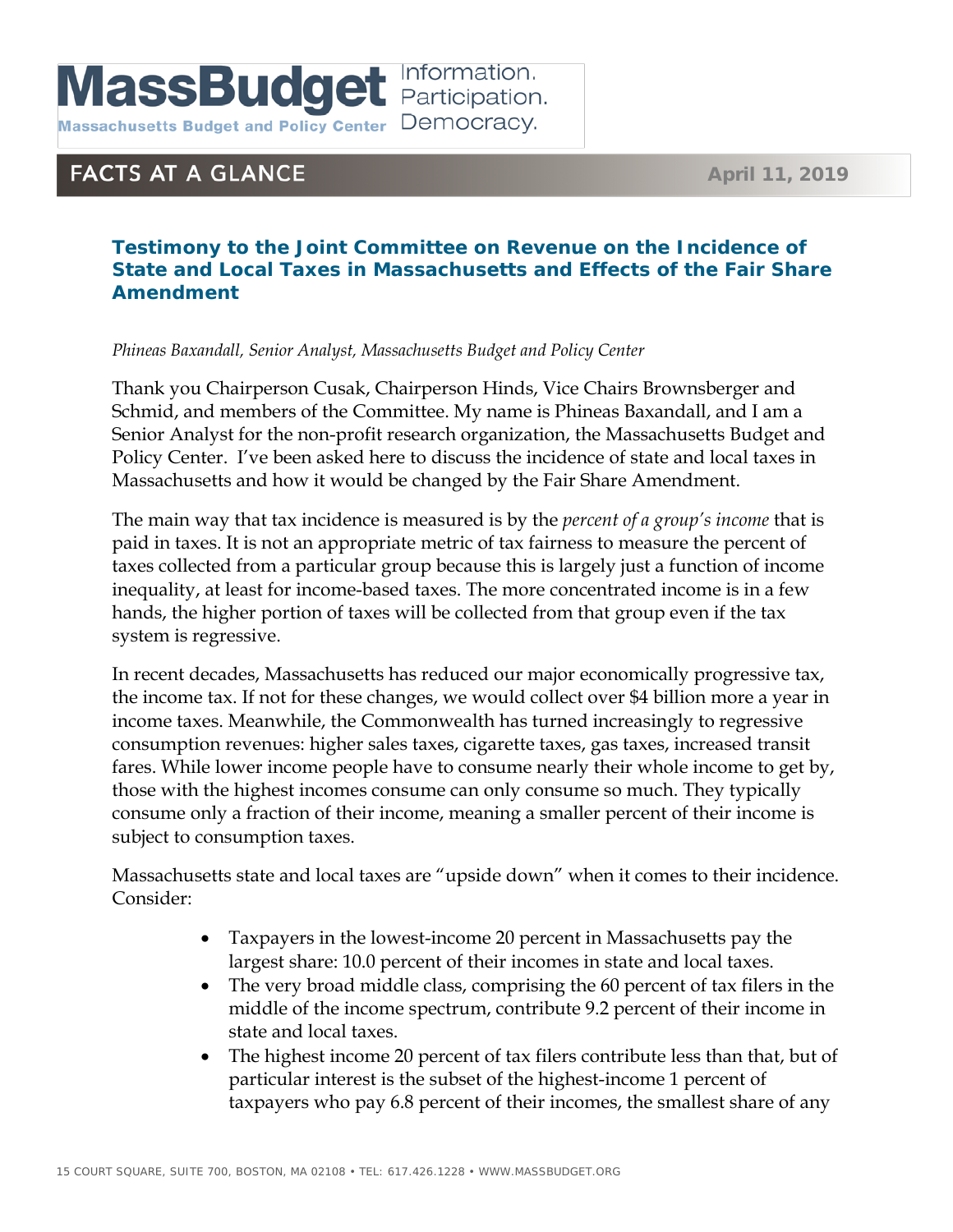group. A subset of this group are the tax filers who would pay the additional levy from the Fair Share Amendment.

If the Fair Share Amendment were currently in place, it would mark a large step in equalizing the percent of income contributed across income groups. The top 1 percent of tax filers would pay about the same percent of their income as the rest of the top 5 percent of incomes, but still significantly less than average.

The evidence strongly suggests that only a very small number of high-income tax filers would be induced to leave the state as a result of the Fair Share Amendment. Approximately 99 percent of tax filers with income over \$1 million would remain in the state and pay the tax.

Three additional points.

First, this is also a racial equity issue. As a result of long history of systemic barriers to opportunity, Black and Latinx workers are over-represented among low-income taxpayers and underrepresented among higher-income taxpayers. Given the "upsidedown" structure of the Massachusetts tax system, this means Black and Latinx taxpayers tend to pay a larger share of their incomes in state and local taxes than White taxpayers do. In other words, the structure of Massachusetts' current tax system makes it relatively harder for people of color to get ahead.

Secondly, recent changes to the federal tax law have delivered very large tax cuts especially to America's highest-income households. The tax cuts received by those with the highest incomes are disproportionately large, even as a percent of their much larger incomes. These federal tax reductions are on average larger than the tax increase that the highest-income 1 percent would contribute under the Fair Share Amendment. They will come out ahead nonetheless.

Lastly, there also are several states that in recent years have turned their tax systems "right-side up," meaning people with the highest incomes contribute a greater percentage of their income in state and local taxes than do people with middle or low incomes. These states, among them California, Minnesota, New Jersey, Vermont, and others have very different tax systems and economies. What almost all have in common is that they have added to their state tax codes a higher top tax rate on personal income, applied above a high threshold like the Fair Share Amendment. A look at the states with high top marginal tax rates also shows that these states have not seen fewer million-dollar incomes or slower growth in such top incomes.

These taxes ensure that those who have the greatest ability to contribute taxes and have benefited most from a state's economic success pay a more equal share of their incomes in taxes.